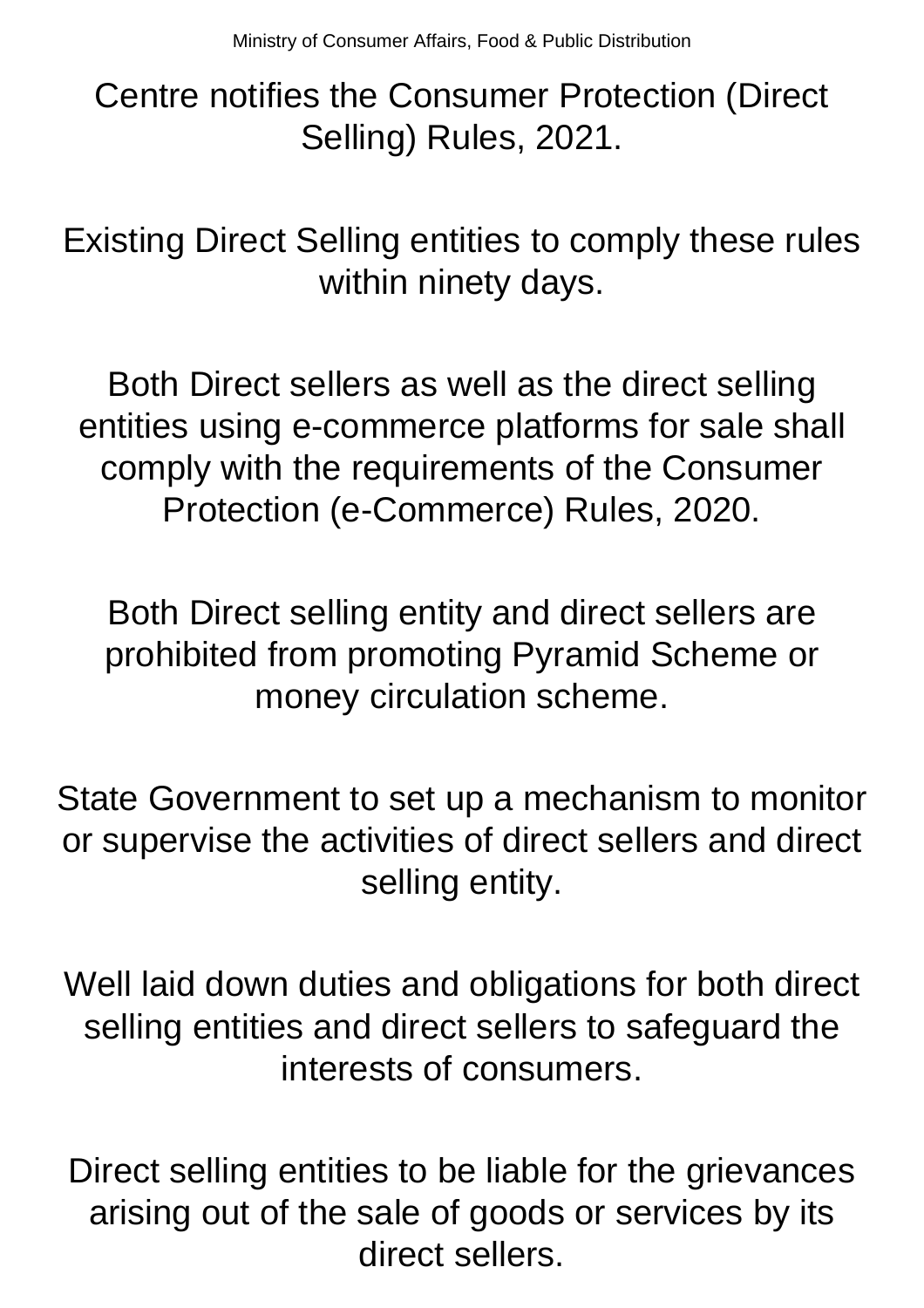Central Government in exercise of the powers conferred by clause (zg) of sub-section (2) of section 101 read with section 94 of the Consumer Protection Act, 2019 has notified the Consumer Protection (Direct Selling) Rules, 2021.

These Rules shall apply to all goods and services bought or sold through direct selling, all models of direct selling, all direct selling entities offering goods and services to consumers in India, all forms of unfair trade practices across all models of direct selling and also to also to a direct selling entity which is not established in India, but offers goods or services to consumers in India.

Existing direct selling entities need to comply of these rules within ninety days from the date of publication of these rules in the Official Gazette.

The direct sellers as well as the direct selling entities using e-commerce platforms for sale shall comply with the requirements of the Consumer Protection (e-Commerce) Rules, 2020.

Direct selling entity and direct sellers are prohibited from:

(i) Promoting a Pyramid Scheme or enroll any person to such scheme or participate in such arrangement in any manner whatsoever in the garb of doing direct selling business;

(ii) Participate in money circulation scheme in the garb of doing direct selling business.

Rules provide for Monitoring by State Government.— For ensuring compliance of these rules by direct selling entity and direct sellers, every State Government to set up a mechanism to monitor or supervise the activities of direct sellers and direct selling entity.

The Rules provide for certain obligation upon Direct Selling Entities which inter alia include :-

(i) incorporation under the Companies Act, 2013 or if a partnership firm, be registered under the Partnership Act, 1932, or if a limited liability partnership, be registered under the Limited Liability Partnership Act, 2008;

(ii) have a minimum of one physical location as its registered office within India

(iii) make self-declaration to the effect that Direct Selling Entity has complied with the provisions of the Direct Selling rules and is not involved in any Pyramid Scheme or money circulation scheme;

(iv) have a prior written contract with its direct sellers in order to authorize them to sell or offer to sell its goods or services, and the terms of such agreement shall be just, fair and equitable;

(v) ensure that all its direct sellers have verified identities and physical addresses and issue identity cards and documents only to such direct sellers;

(vi) create adequate safeguards to ensure that goods and services offered by its direct sellers conform to applicable laws;

(vii) be liable for the grievances arising out of the sale of goods or services by its direct sellers.

(viii) every direct selling entity to provide the following information on its website in a clear and accessible manner

registered name of the direct selling entity;

registered address of the direct selling entity and of its branches;

 contact details, including e-mail address, fax, land line and mobile numbers of its customer care and grievance redressal officers;

a ticket number for each complaint lodged through which the complainant can track the status of the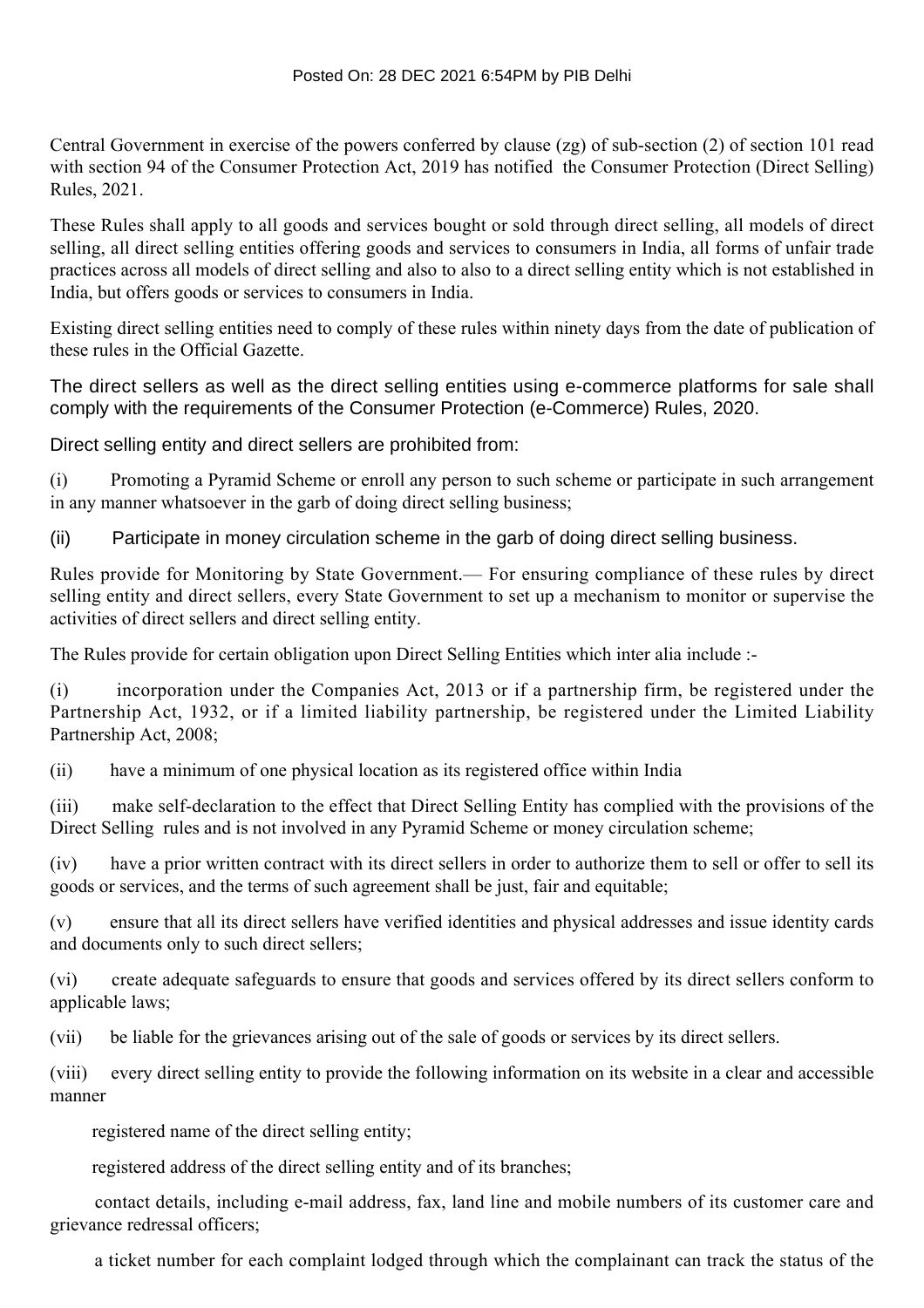complaint;

 information relating to return, refund, exchange, warranty and guarantee, delivery and shipment, modes of payment, grievance redressal mechanism and such other information which may be required by the consumers to make informed decisions;

 information on available payment methods, the security of those payment methods, the fees or charges payable by users, the procedure to cancel regular payments under those methods, charge-back options, if any, and the contact information of the relevant payment service provider;

 total price of any goods or service in single figure, along with its break-up price showing all compulsory and voluntary charges, including delivery charges, postage and handling charges, conveyance charges and the applicable tax;

 provide correct and complete information at pre-purchase stage to enable buyers to make informed purchase decisions, No direct selling entity shall adopt any unfair trade practice in the course of its business or otherwise, and shall abide by the requirements specified in any law for the time being in force.

All products of a direct selling entity to comply with the declarations to be made under the Legal Metrology Act, 2009.

Every direct selling entity to establish an adequate grievance redressal mechanism and display the current and updated name, contact details including telephone number, email address and designation of such officer on its website, and the details of its website shall also be prominently printed on the product information sheet or pamphlet.

Grievance redressal officer to acknowledge the receipt of any consumer complaint within forty-eight working hours of receipt of such complaint and redresses the complaint normally within a period of one month from the date of receipt of the complaint and in case of delay of more than a month, reasons for the delay, and the actions taken on the complaint, are informed to the complainant in writing.

Every direct selling entity shall appoint a nodal officer who shall be responsible for ensuring compliance with the provisions of the Act and the rules made there under, and to ensure compliance with any order, or requisition, made in accordance with the provisions of any other law for the time being in force or the rules made thereunder.

Every direct selling entity shall establish a mechanism for filing of complaints by consumers through its offices or branches or direct sellers, either in person or through post, telephone, e-mail or website.

Every direct selling entity shall maintain a record of all its direct sellers, including their identity proof, address proof, e-mail and such other contact information.

Every direct selling entity shall, on the request in writing made by a consumer after the purchase of any goods or services, provide him with the information regarding any direct seller from whom such consumer has made a purchase, and such information shall include the name, address, e-mail, contact number and any other information which is necessary for making communication with such direct seller for effective dispute resolution.

Every direct selling entity shall ensure that the advertisements for marketing of goods or services are consistent with the actual characteristics, access and usage conditions of such goods or services.

 No direct selling entity shall, directly or indirectly, falsely represent itself as a consumer and post reviews about its goods or services or misrepresent the quality or features of any of its goods or services.

A direct selling entity which explicitly or implicitly vouches for the authenticity of the goods or services sold,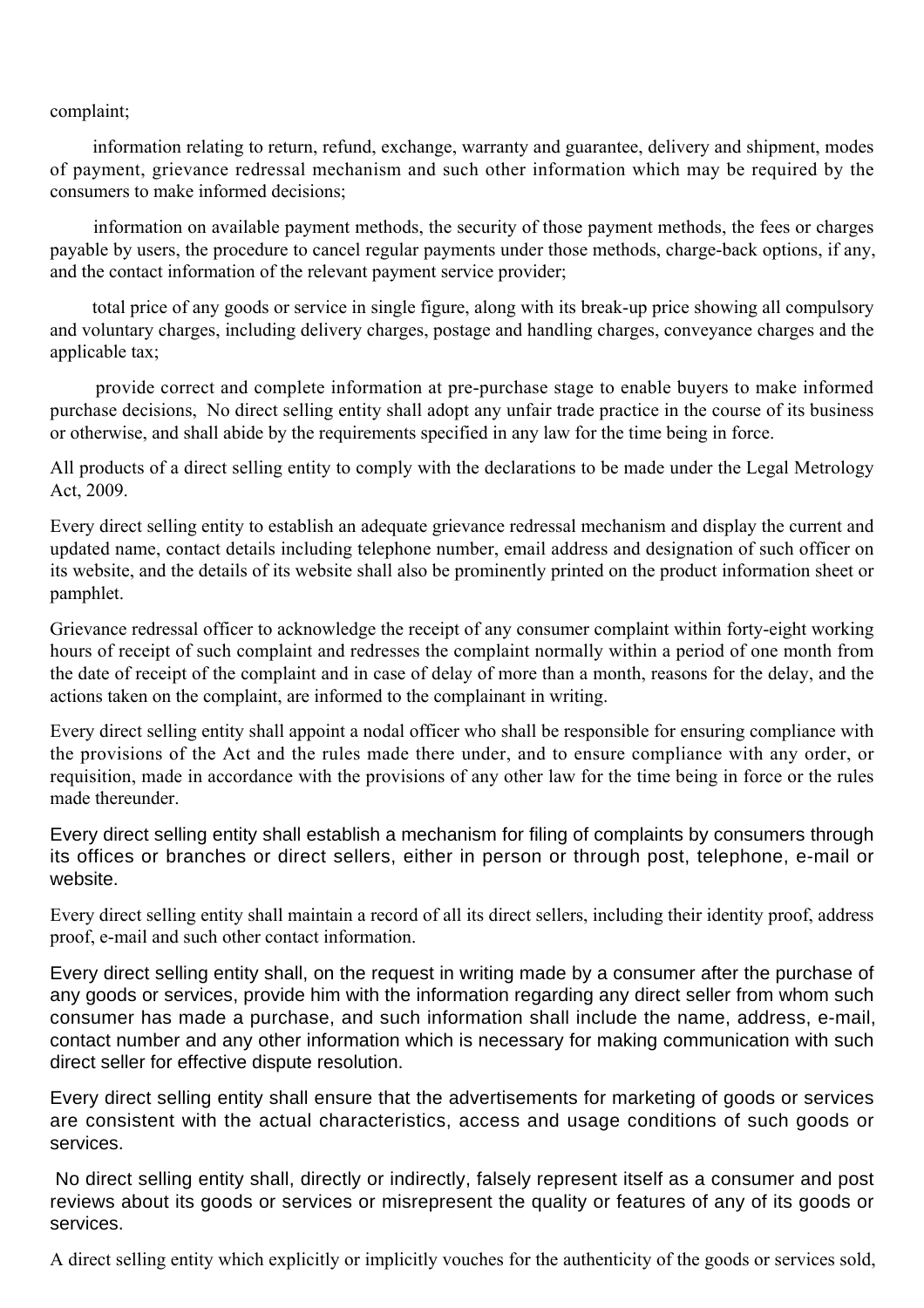or guarantees that such goods or services are authentic, shall bear the liability in any action related to the authenticity of such goods or services.

Notwithstanding the distribution system adopted by it, a direct selling entity shall monitor the practices adopted by its direct sellers and ensure compliance with these rules by means of legally binding contract with such direct sellers.

Every direct selling entity shall maintain a record of relevant information allowing for the identification of all direct sellers who have been delisted by the direct selling entity and such list shall be publicly shared on its website.

Every direct selling entity shall become a partner in the convergence process of the National Consumer Helpline of the Central Government.

The Rules provide for certain obligation upon Direct Sellers which inter alia include :-

(i) have a prior written contract with the direct selling entity for undertaking sale of, or offer to sell, any goods or services of such entity;

(ii) at the initiation of any sale representation, truthfully and clearly identify himself, disclose the identity of the direct selling entity, the address of place of business, the nature of goods or services sold and the purpose of such solicitation to the prospect;

(iii) make an offer to the prospect providing accurate and complete information, demonstration of goods and services, prices, credit terms, terms of payment, return, exchange, refund policy, return policy, terms of guarantee and after-sale service;

(iv) provide an order form to the consumer at or prior to the time of the initial sale, which shall identify the direct selling entity and the direct seller and shall contain the name, address, registration number or enrollment number, identity proof and contact number of the direct seller, complete description of the goods or services to be supplied, the country of origin of the goods, the order date, the total amount to be paid by the consumer, the time and place for inspection of the sample and delivery of goods, consumer's rights to cancel the order or to return the product in saleable condition and avail full refund on sums paid and complete details regarding the complaint redressal mechanism of the direct selling entity;

(v) obtain goods and service tax registration, Permanent Account Number registration, all applicable trade registrations and licenses and comply with the requirements of applicable laws, rules and regulations for sale of a product;

(vi) ensure that actual product delivered to the buyer matches with the description of the product given;

(vii) take appropriate steps to ensure the protection of all sensitive personal information provided by the consumer in accordance with the applicable laws for the time being in force and ensure adequate safeguards to prevent access to, or misuse of, data by unauthorized persons.

(viii) A direct seller shall not––

visit a consumer's premises without identity card and prior appointment or approval;

provide any literature to a prospect, which has not been approved by the direct selling entity;

require a prospect to purchase any literature or sales demonstration equipment;

 in pursuance of a sale, make any claim that is not consistent with claims authorized by the direct selling entity.

Every direct selling entity and every direct seller shall ensure that—

(i) the terms of the offer are clear, so as to enable the consumer to know the exact nature of offer being made and the commitment involved in placing any order;.

(ii) the presentations and other representations used in direct selling shall not contain any product description, claim, illustration or other element which, directly or by implication, is likely to mislead the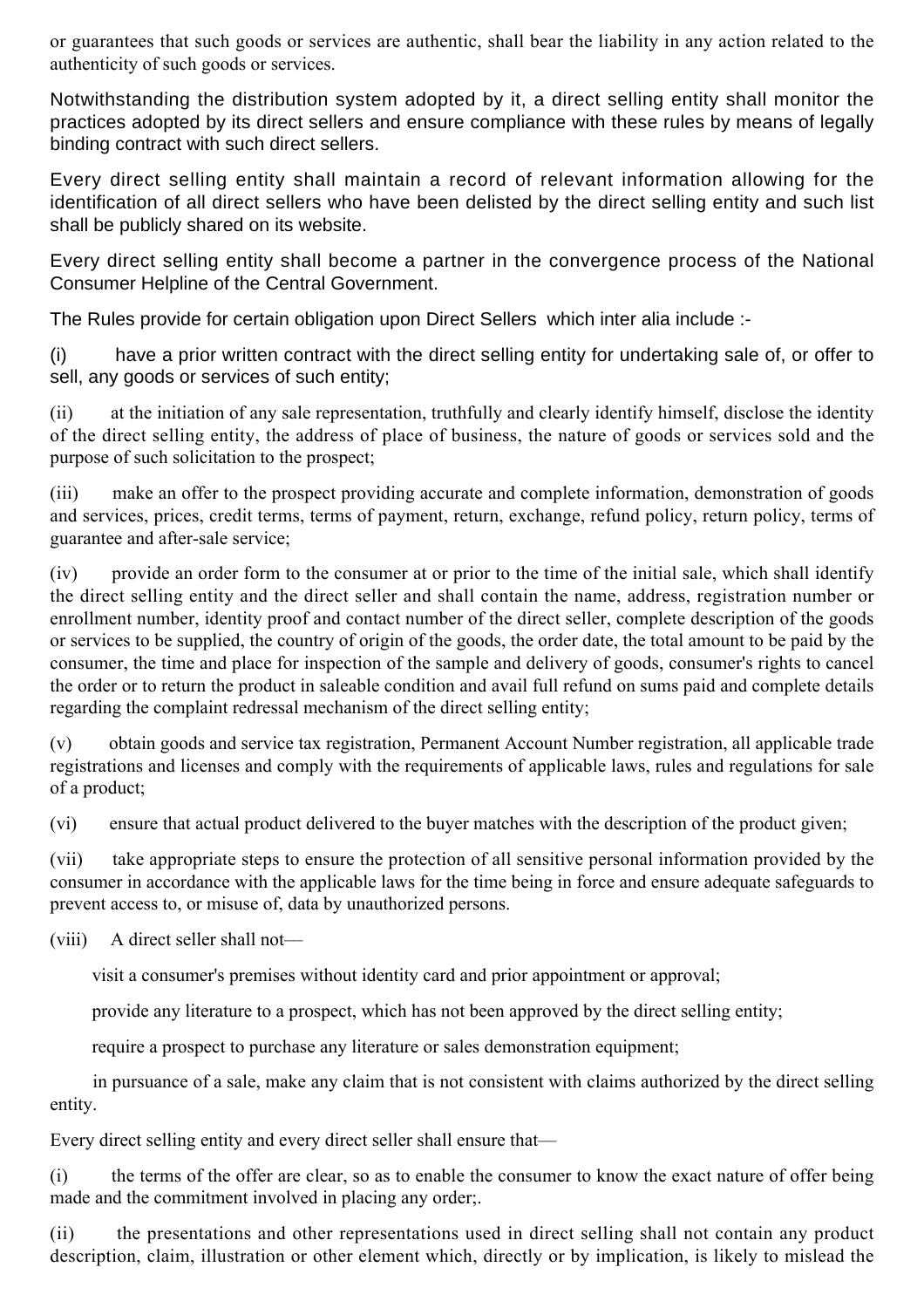consumer;.

(iii) the explanation and demonstration of the goods or services offered are accurate and complete, particularly with regard to price and, if applicable, to credit conditions, terms of payment, cooling-off periods or right to return, terms of guarantee, after-sales service and delivery;

(iv) the descriptions, claims, illustrations or other elements relating to verifiable facts are capable of substantiation

(v) any misleading, deceptive or unfair trade practices are not used;

(vi) direct selling is not represented to the consumer as being a form of market research;

(vii) direct selling shall not state or imply that a guarantee, warranty or other expression having substantially the same meaning, offers to the consumer any rights in additional to those provided by law, when it does not;

(viii) the remedial action open to the consumer shall be clearly set out in the order form or other accompanying literature provided with the goods or service

(ix) the presentation of the offer does not contain or refer to any testimonial, endorsement or supportive documentation unless it is genuine, verifiable and relevant;

(x) when after-sales service is offered, details of the service are included in the guarantee or stated elsewhere in the offer and if the consumer accepts the offer, information shall be given on how the consumer can activate the service and communicate with the service agent;

(xi) unless otherwise stipulated in the offer, orders shall be fulfilled within the delivery date proposed to the consumer at the time of purchase and the consumer shall be informed of any undue delay as soon as it becomes apparent or comes within the knowledge of the direct selling entity or the concerned direct seller;

(xii) in cases of delay any request for cancellation of the order by the consumer shall be granted, irrespective of whether the consumer has been informed of the delay, and the deposit, if any, shall be refunded as per the cancellation terms proposed to the consumer at the time of purchase, and if it is not possible to prevent delivery, the consumer shall be informed of the right to return the product at the direct selling company's or the direct seller's cost as per the procedure for return of the goods proposed to the consumer at the time of purchase;

(xiii) whether payment for the offer is on an immediate sale or installment basis, the price and terms of payment shall be clearly stated in the offer together with the nature of any additional charges such as postage, handling and taxes and, whenever possible, the amounts of such charges;

(xiv) in the case of sales by installment, the credit terms, including the amount of any deposit or payment on account, the number, amount and periodicity of such installments and the total price compared with the immediate selling price, if any, shall be clearly shown in the offer;

(xv) any information needed by the consumer to understand the cost, interest and terms of any other form of credit is provided either in the offer or when the credit is offered;

(xvi) unless the duration of the offer and the price are clearly stated in the offer, prices shall be maintained for a reasonable period of time;

(xvii) A direct selling entity or direct seller shall not-

 indulge in fraudulent activities or sales and shall take reasonable steps to ensure that participants do not indulge in false or misleading representations or any other form of fraud, coercion, harassment, or unconscionable or unlawful means;

 engage in, or cause or permit, any conduct that is misleading or likely to mislead with regard to any material particulars relating to its direct selling business, or to the goods or services being sold by itself or by the direct seller;